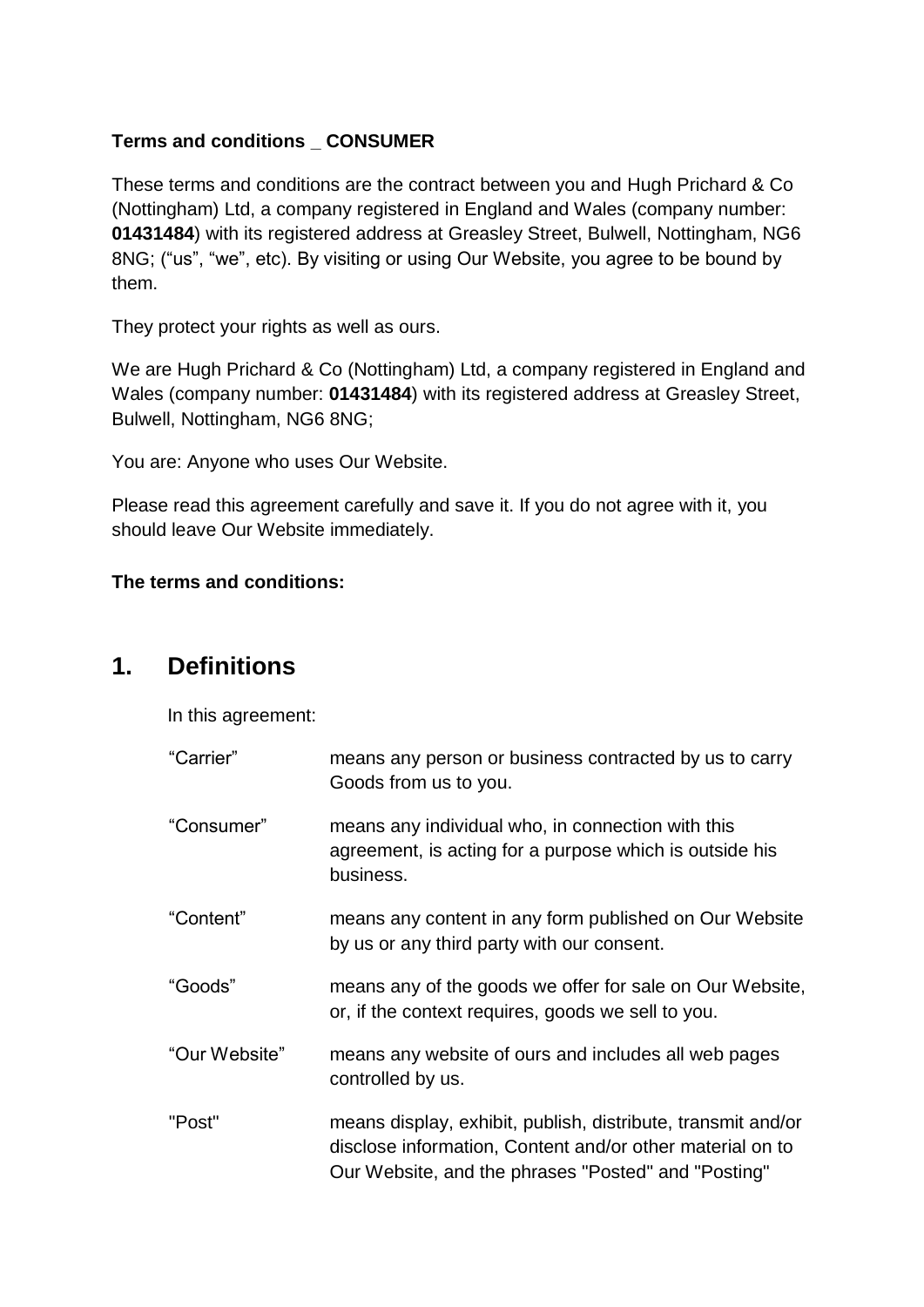shall be interpreted accordingly.

### **2. Interpretation**

.

In this agreement unless the context otherwise requires:

- 2.1. a reference to a person is a reference to one or more individuals, whether or not formally in partnership, or to a corporation, government body, or other association or organisation.
- 2.2. these terms and conditions apply to all supplies of Goods by us to any customer. They prevail over any terms proposed by you.
- 2.3. any agreement by any party not to do or omit to do something includes an obligation not to allow some other person to do or omit to do that same thing;
- 2.4. any obligation of any person arising from this agreement may be performed by any other person;
- 2.5. in this agreement references to a party include references to a person to whom those rights and obligations are transferred or passed as a result of a merger, division, reconstruction or other re-organisation involving that party.
- 2.6. the headings to the paragraphs and schedules (if any) to this agreement do not affect the interpretation;
- 2.7. a reference to an act or regulation includes new law of substantially the same intent as that act or regulation.
- 2.8. in any indemnity, a reference to costs or expenses shall be construed as including the estimated cost of management time of the indemnified party, such cost calculated £50 per hour.
- 2.9. these terms and conditions apply in any event to you as a buyer or prospective buyer of our Goods and so far as the context allows, to you as a visitor to Our Website.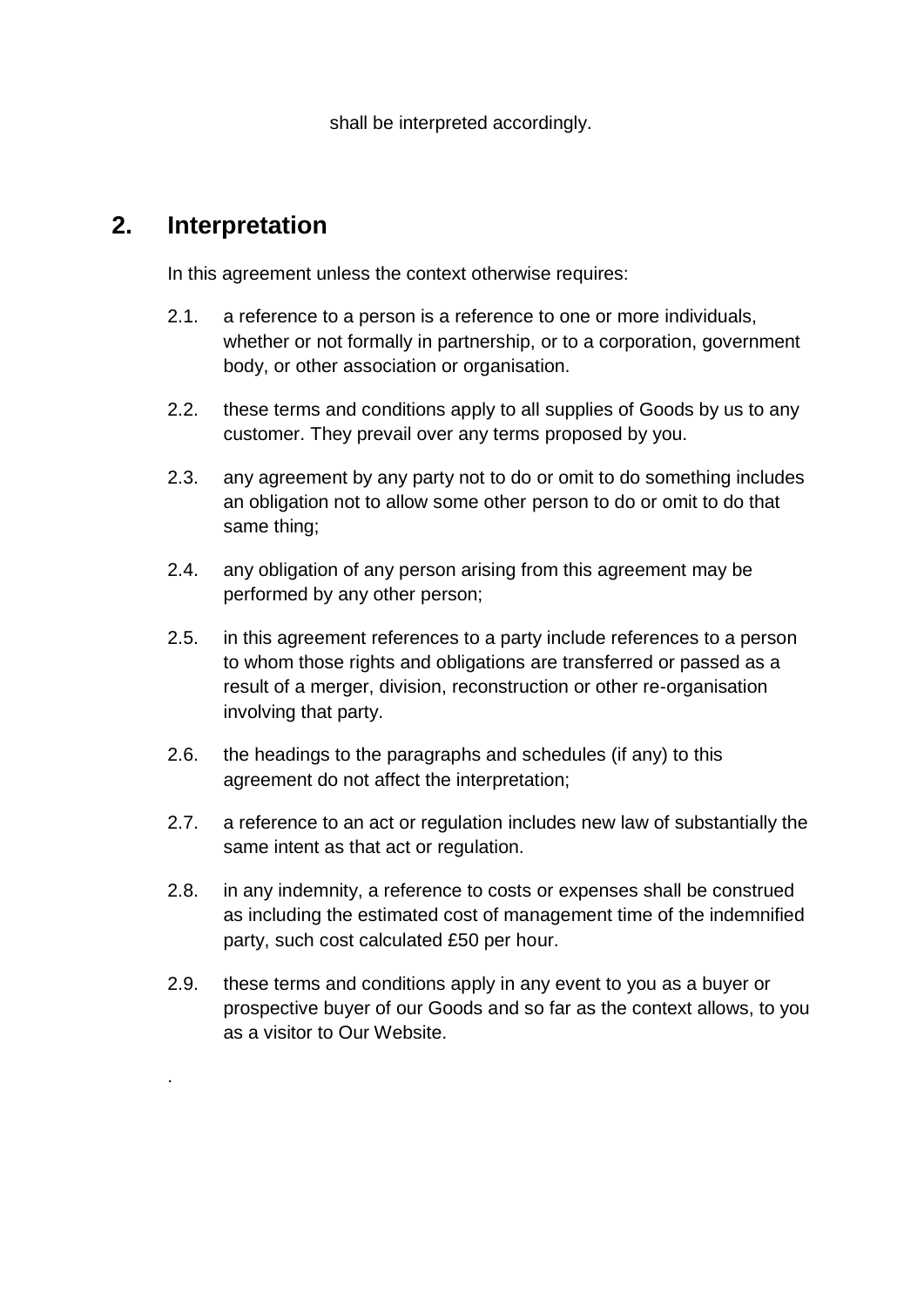### **3. Our contract with you**

- 3.1. This agreement contains the entire agreement between the parties and supersedes all previous agreements and understandings between the parties.
- 3.2. Each party acknowledges that, in entering into this agreement, he does not rely on any representation, warranty, information or document or other term not forming part of this agreement.
- 3.3. If you use Our Website in any way and make an order on behalf of another person you warrant that you have full authority to do so and you accept personal responsibility for every act or omission by you.
- 3.4. We do not guarantee that Goods advertised on Our Website are available. We may change these terms from time to time. The terms that apply to you are those posted here on Our Website on the day you order Goods.
- 3.5. The price of Goods may be changed by us at any time. We will never change a price so as to affect the price charged to you at the time when you buy those Goods.
- 3.6. If in future, you buy Goods from us under any arrangement which does not involve your payment via Our Website; these terms still apply so far as they can be applied.
- 3.7. We do not sell the Goods in all countries. We may refuse to deliver the Goods if you live in a country we do not serve.

## **4. Acceptance of your order**

- 4.1. Your order is an offer to buy from us. Nothing that we do or say will amount to any acceptance of that offer until we actually dispatch the Goods to you. At any point up until then, we may decline to supply the Goods to you without giving any reason.
- 4.2. If we do not have all of the Goods you order in stock, we will offer you alternatives. If this happens you may:
	- 4.2.1 accept the alternatives we offer;
	- 4.2.2 cancel all or part of your order.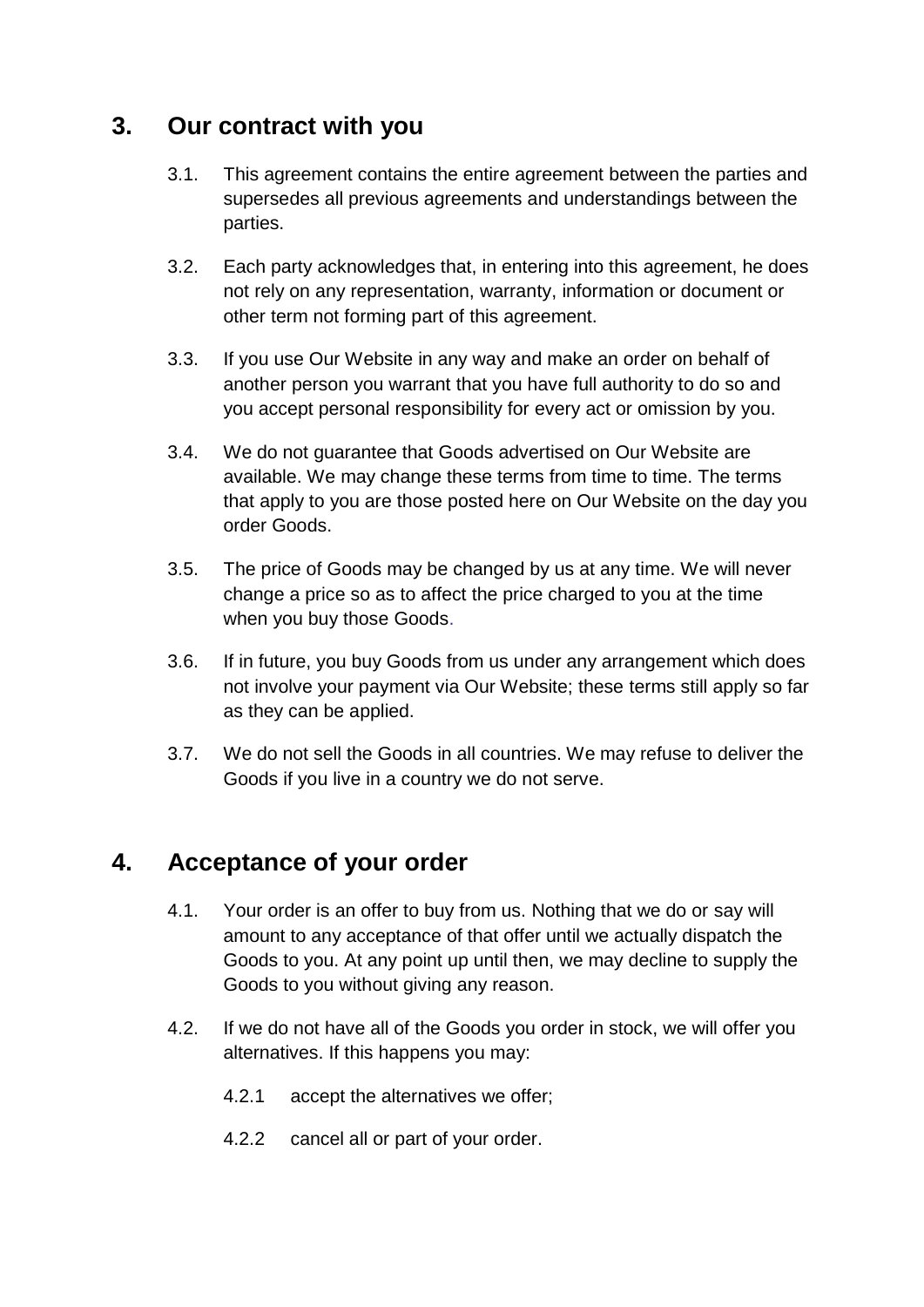## **5. Price and payment**

- 5.1. The price payable for the Goods that you order is clearly set out on Our Website.
- 5.2. It is possible that the price may have increased from that posted on Our Website. If that happens, we will not despatch the Goods until you have confirmed that you wish to buy at the new price.
- 5.3. Prices include UK value added tax ("VAT").
- 5.4. If the item you order is available in parts, you must pay us the full price of your order before we will send any part of it.
- 5.5. Bank charges by the receiving bank on payments to us will be borne by us. All other charges relating to payment in a currency other than pounds Sterling will be borne by you.
- 5.6. Any information given by us in relation to exchange rates are approximate only and may vary from time to time.
- 5.7. If, by mistake, we have under-priced Goods, we will not be liable to supply that those Goods to you at the stated price, provided that we notify you before we dispatch it to you.
- 5.8. The price of the Goods does not include the delivery charge which will be charged at the rates applicable at the date you place your order and which will be displayed on a page of Our Website before we ask you to pay.
- 5.9. If we owe you money (for this or any other reason), we will credit your credit or debit card as soon as reasonably practicable but in any event no later than 14 days from the date when we accept that repayment is due.

# **6. Security of your credit card**

We take care to make Our Website safe for you to use.

6.1. Card payments are not processed through pages controlled by us. We use one or more online payment service providers who will encrypt your card or bank account details in a secure environment.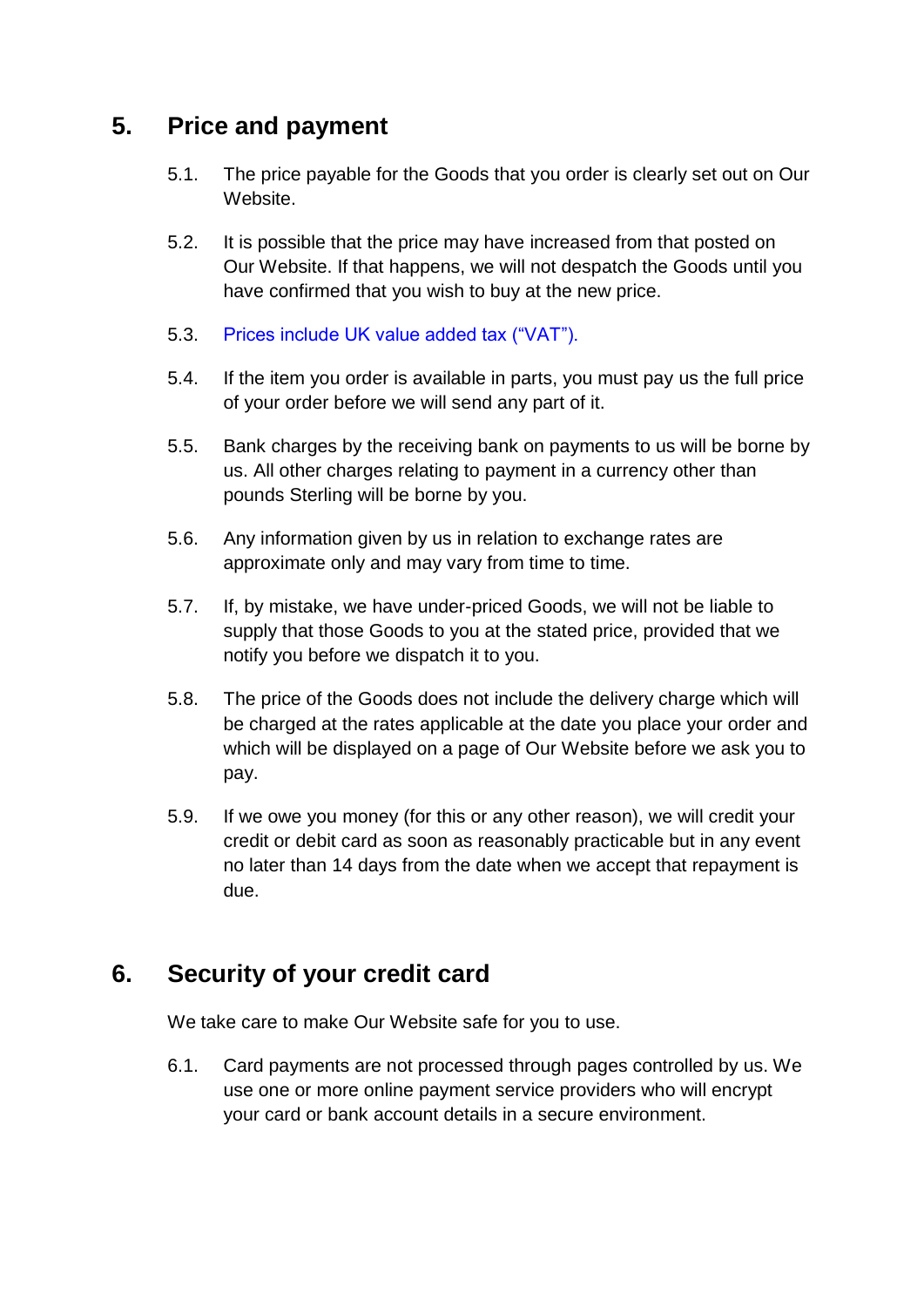# **7. Cancellation and refunds**

This and the following paragraph apply if you buy as a consumer as defined in the Consumer Contracts (Information, Cancellation and Additional Charges) Regulations 2013 (the "Regulations"). Provided the Regulations apply to the transaction concerned, then the following terms apply to the contract.

- 7.1. We now inform you that information relating to all aspects of our Goods is not in this document but in our marketing material, whether that is in the medium of Our Website or in hard copy.
- 7.2. The following rules apply to cancellation of your order:
	- 7.2.1 If you have ordered Goods, but not received them, you may cancel your order without giving a reason, at any time within 14 days of your order. You will have no obligation and we will return your money.
	- 7.2.2 If you have ordered Goods, and received them, you may cancel your order at any time within 14 days of the date you received them. You must tell us that you wish to cancel. You must also send the Goods back to us within that same 14 day period.
	- 7.2.3 We will return your money subject to the following conditions:
		- 7.2.3.1 we receive the Goods in a condition in which we can re-sell them at full price, in new condition, with labels and packaging intact.
		- 7.2.3.2 you comply with our procedure for returns and refunds. We cannot return your money unless we know who sent them.
- 7.3. The option to cancel your order is not available:
	- 7.3.1 if you purchase sealed goods which relate to health or hygiene, and they become unsealed after delivery, or cannot be re-sold for some other reason;
	- 7.3.2 if they are a hard medium for a product in soft copy, which comes to you sealed and is returned to us unsealed.
	- 7.3.3 If the Goods are somehow mixed with other goods so that we cannot identify or easily separate them.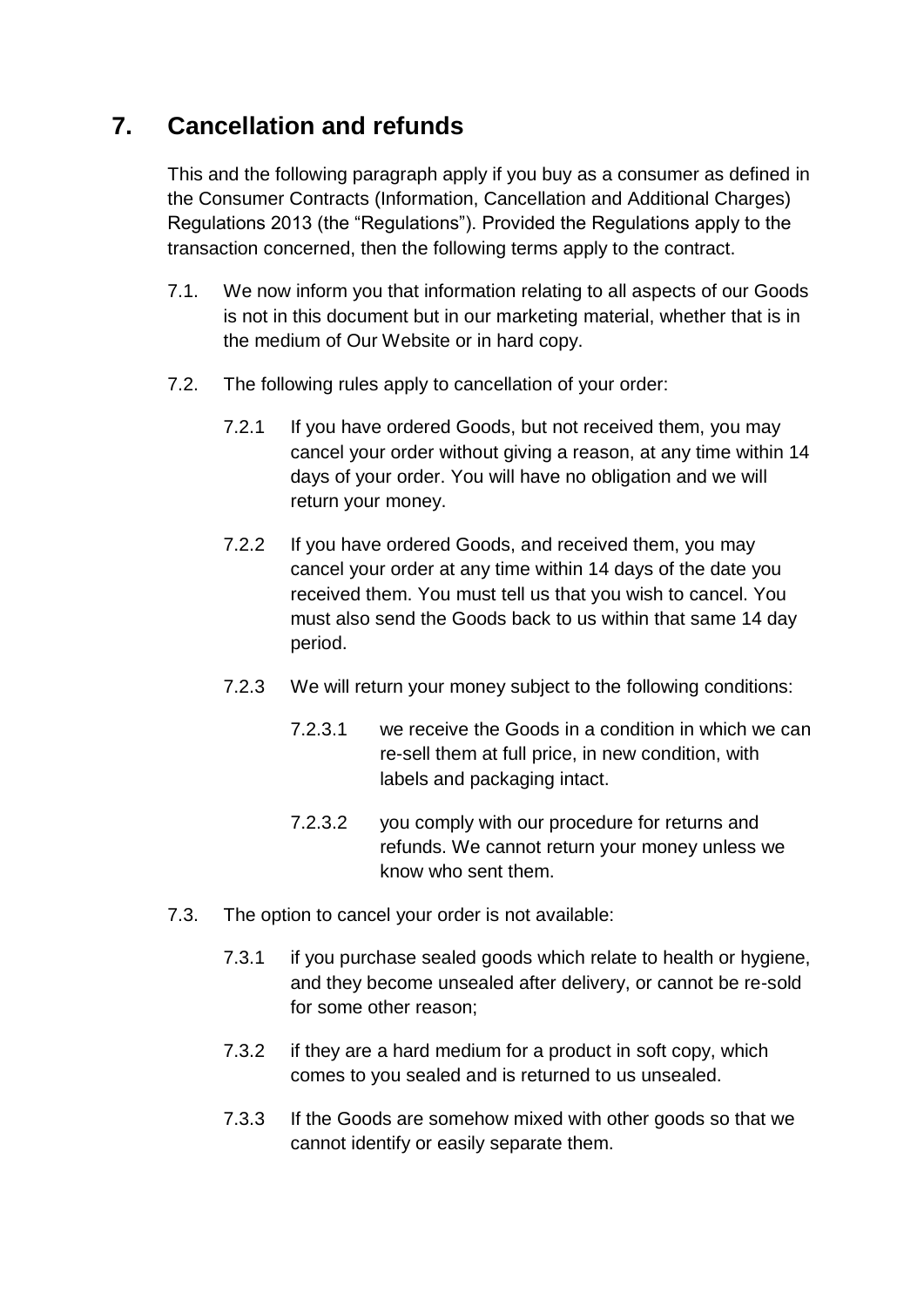- 7.4. You are responsible for the cost of returning the Goods. We have no obligation to refund to you, your cost of re-packing and returning the Goods.
- 7.5. In any of the above scenarios, we will return your money within 14 days.

# **8. Liability for subsequent defects WARRANTY**

- 8.1. Please examine the Goods received from us immediately you receive them. If you do not tell us of any defect or problem within 30 days of receipt of the Goods, we shall assume that you have accepted them.
- 8.2. We offer a 12 month Warranty for the goods, subject to continued use according to the instructions provided. Any issues with the product should be communicated to: [sheensales@outlook.com](mailto:sheensales@outlook.com) and a suitable resolution will be determined.
- 8.3. Your statutory rights are not affected.

# **9. Delivery and pick up**

- 9.1. Goods are delivered within 30 days from the day you place an order to purchase the Goods.
- 9.2. Deliveries will be made by the Carrier to the address stipulated in your order. You must ensure that someone is present to accept the delivery.
- 9.3. If we are not able to deliver your Goods within 30 days of the date of your order, we shall notify you by e-mail to arrange another date for delivery.
- 9.4. We may deliver the Goods in instalments if they are not all available at the same time for delivery.
- 9.5. Goods are sent at our risk until signed for by you or by any other person at the address you have given to us.
- 9.6. All Goods must be signed for on delivery by an adult aged 18 years or over. If no one of that age is at the address when the delivery is attempted the Goods may be retained by the driver. When your Goods arrive, it is important that you check immediately the condition and quantity. If your Goods have been damaged in transit, you must refuse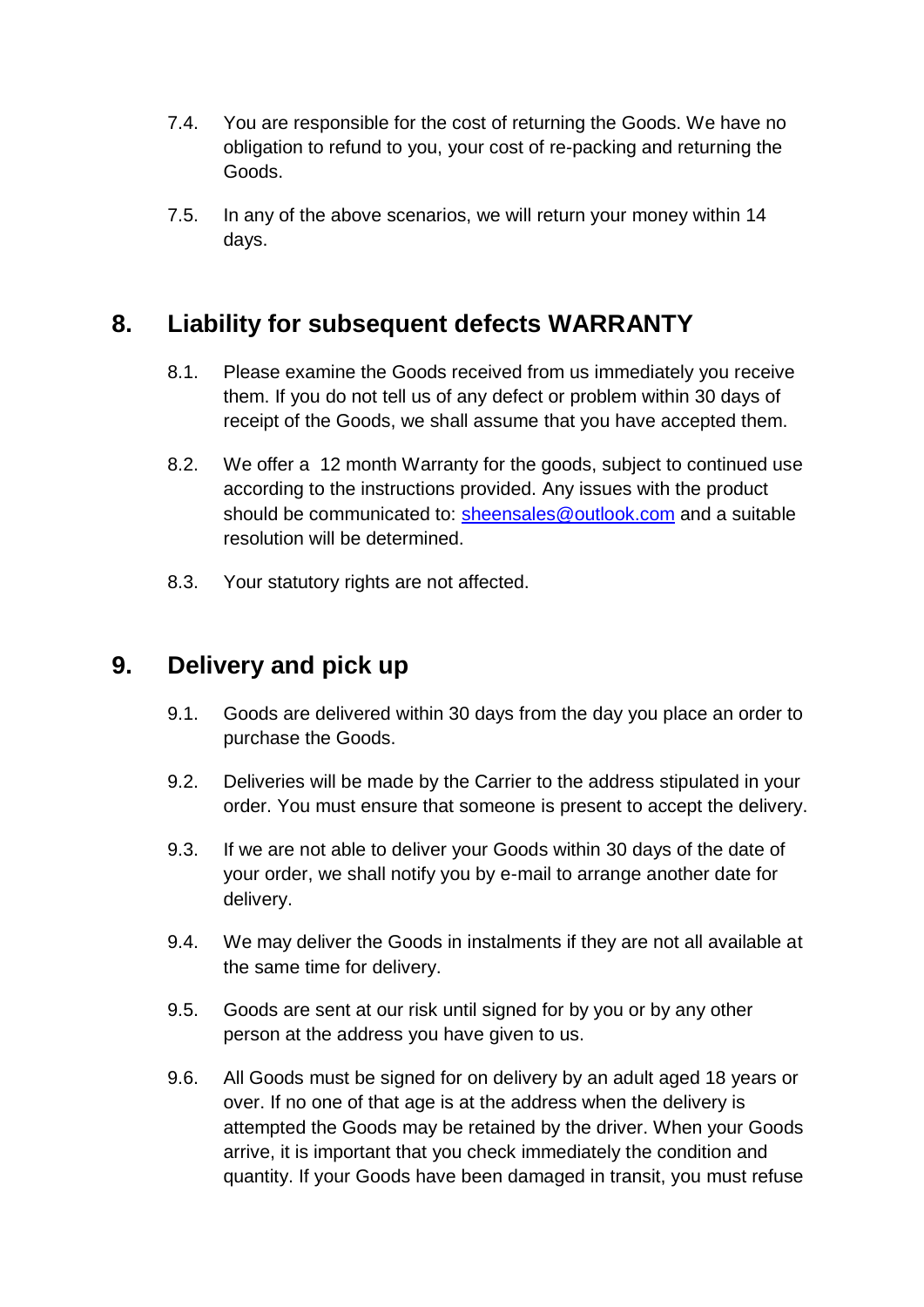the delivery and immediately contact us so that we may dispatch a replacement quickly and minimise your inconvenience.

- 9.7. Signing "Unchecked", "Not Checked" or similar is not acceptable.
- 9.8. Goods are sent by post. We will send you a message by email to tell you when we have despatched your order.
- 9.9. If we agree with you to deliver on a particular day or at a particular time, we will do our best to comply. But no time given is to be treated as contractual. So we are not liable to you for any expense or inconvenience you incur on account of delayed delivery or nondelivery.
- 9.10. Some Goods are so large and heavy that delivery times may be slightly longer. In this case, approximate delivery dates will be given when you place your order.
- 9.11. Time for delivery specified on the order, if any, is an estimate only and time shall not be of the essence.
- 9.12. We are happy for you to pick up Goods from our factory premises provided you make an appointment in advance and payment has been received into our bank. A cheque on arrival is not acceptable.
- 9.13. If you pick up Goods from our factory premises then:
	- 9.13.1 we will not be able to assist you in loading heavy items;
	- 9.13.2 Goods are at your risk from the moment they are picked up by you or your Carrier from our shop / warehouse;
	- 9.13.3 you agree that you are responsible for everything that happens after you take possession of the Goods, both on and off our premises, including damage to property of any sort, belonging to any person.

## **10. Foreign taxes and duties**

- 10.1. If you are not in the UK, we have no knowledge of, and no responsibility for, the laws in your country.
- 10.2. You are responsible for purchasing Goods which you are lawfully able to import and for the payment of import duties and taxes of any kind levied in your country.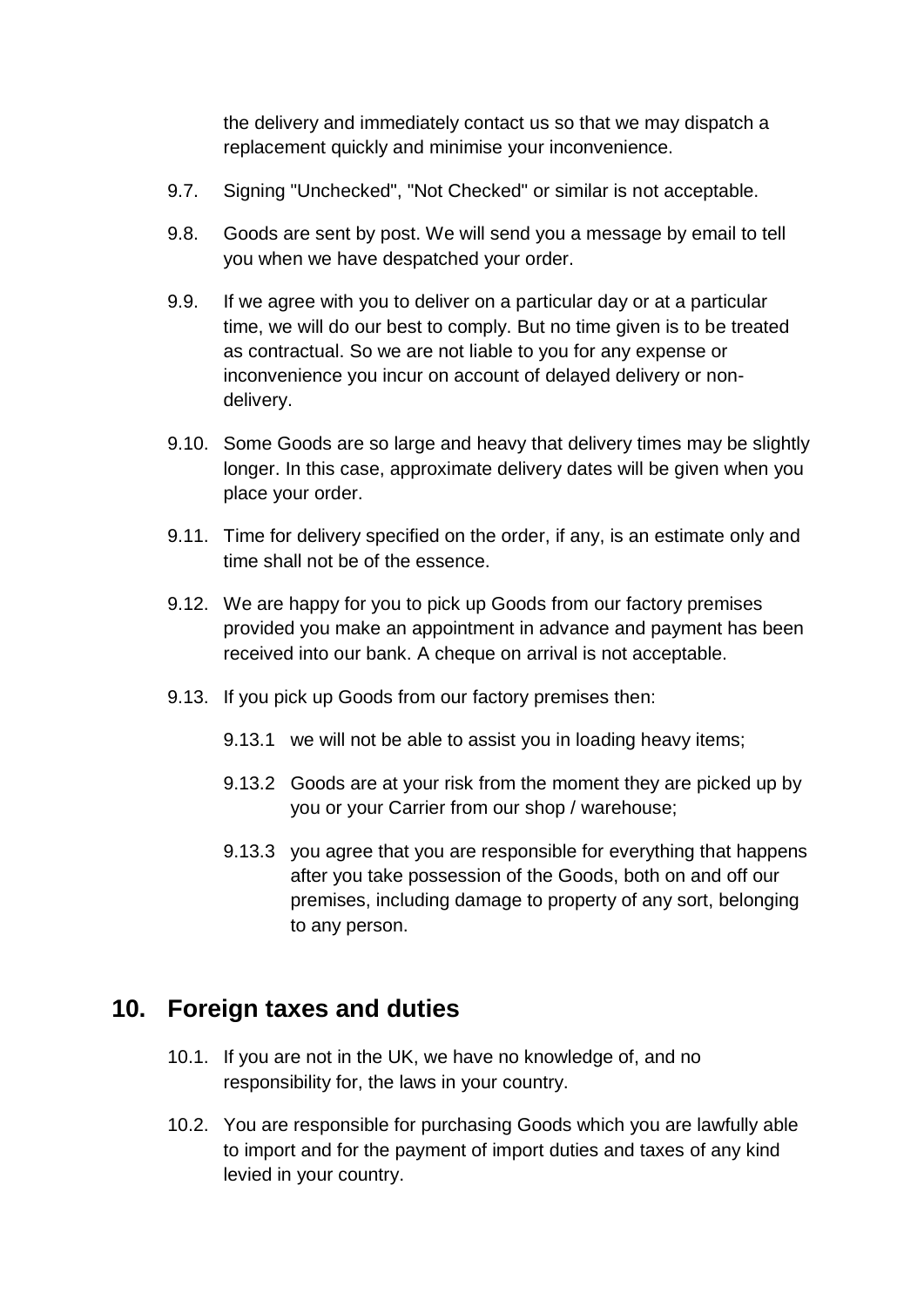### **11. Disclaimers**

- 11.1. The law differs from one country to another. This paragraph applies to sales throughout the EU.
- 11.2. All implied conditions, warranties and terms are excluded from this agreement. If in any jurisdiction an implied condition, warrant or term cannot be excluded, then this sub paragraph shall be deemed to be reduced in effect, only to the extent necessary to release that specific condition, warranty or term.
- 11.3. We make no representation or warranty for:
	- 11.3.1 any implied warranty or condition as to merchantability or fitness of the Goods for a particular purpose;
	- 11.3.2 the adequacy or appropriateness of the Goods for your purpose.
- 11.4. We claim no expert knowledge in any subject. We disclaim any obligation or liability to you arising directly or indirectly from information you take from Our Website.
- 11.5. You agree that in any circumstances when we may become liable to you, the limit of our liability is the amount you have paid us in the immediately preceding 12 month period for the Goods concerned. We hold products liability insurance to the limit of £5,000,000 and this shall be the limit of any claim for loss howsoever it arises.
- 11.6. We shall not be liable to you for any loss or expense which is:
	- 11.6.1 indirect or consequential loss; or
	- 11.6.2 economic loss or other loss of turnover, profits, business or goodwill, even if such loss was reasonably foreseeable or we knew you might incur it.
- 11.7. This paragraph (and any other paragraph which excludes or restricts our liability) applies to our directors, officers, employees, subcontractors, agents and affiliated companies (who may enforce this provision under the Contracts (Rights of Third Parties) Act 1999, as well as to us.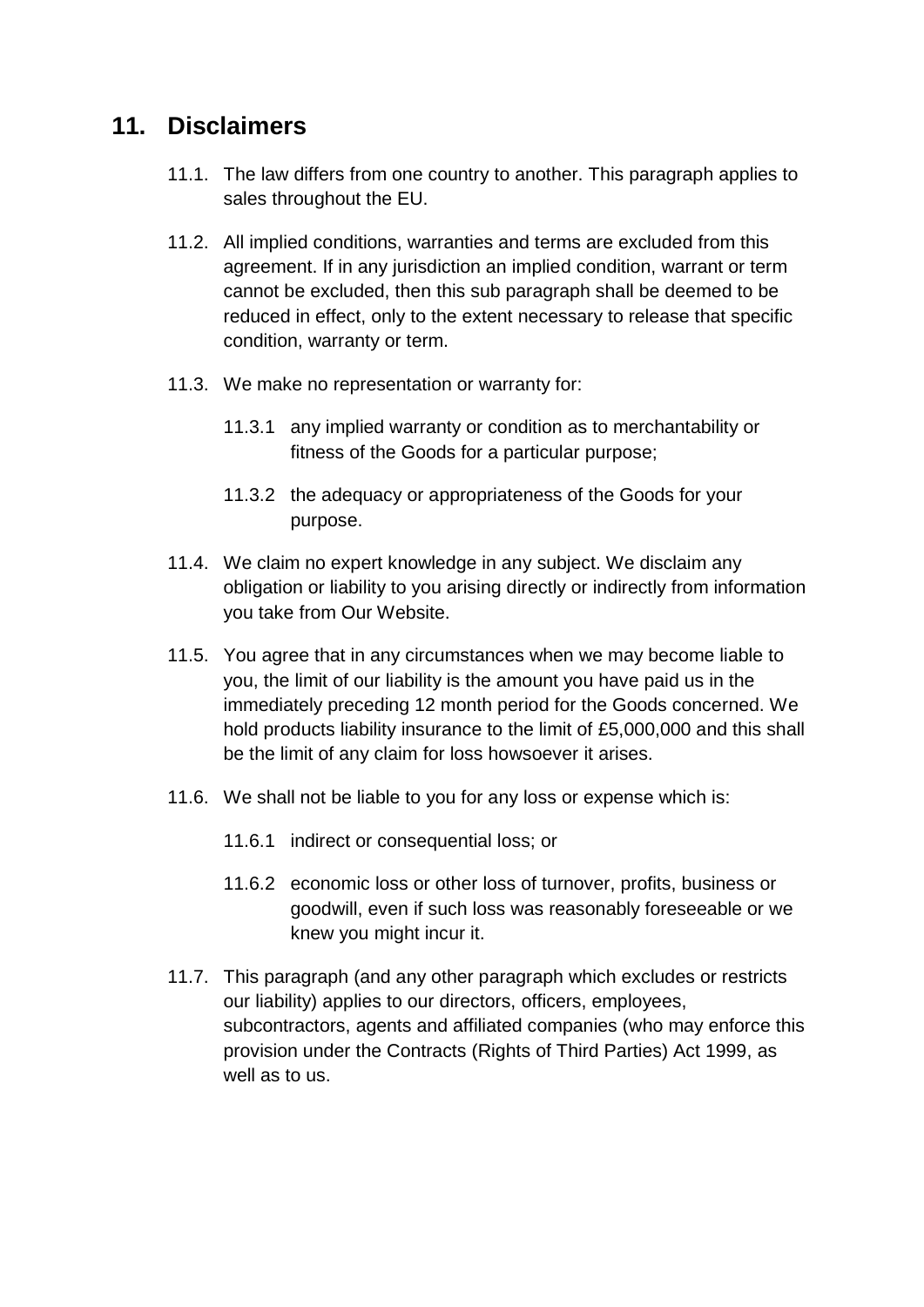#### **12. Your account with us**

- 12.1. You agree that you have provided, and will continue to provide accurate, up to date, and complete information about yourself. We need this information to provide you with the Goods.
- 12.2. If you use Our Website, you are responsible for maintaining the confidentiality of your account and password and for preventing any unauthorised person from using your account.
- 12.3. You agree to accept responsibility for all activities that occur under your account or password. You should tell us immediately if you believe some person has accessed your account without your authority and also log in to your account and change your password.

# **13. Security of Our Website**

If you violate Our Website we shall take legal action against you.

You now agree that you will not, and will not allow any other person to:

- 13.1. modify, copy, or cause damage or unintended effect to any portion of Our Website, or any software used within it.
- 13.2. link to Our Website in any way that would cause the appearance or presentation of the site to be different from what would be seen by a user who accessed the site by typing the URL into a standard browser;
- 13.3. download any part of Our Website, without our express written consent;
- 13.4. collect or use any product listings, descriptions, or prices;
- 13.5. collect or use any information obtained from or about Our Website or the Content except as intended by this agreement;
- 13.6. aggregate, copy or duplicate in any manner any of the Content or information available from Our Website, other than as permitted by this agreement or as is reasonably necessary for your use of Our Website;
- 13.7. share with a third party any login credentials to Our Website.
- 13.8. Despite the above terms, we now grant a licence to you to: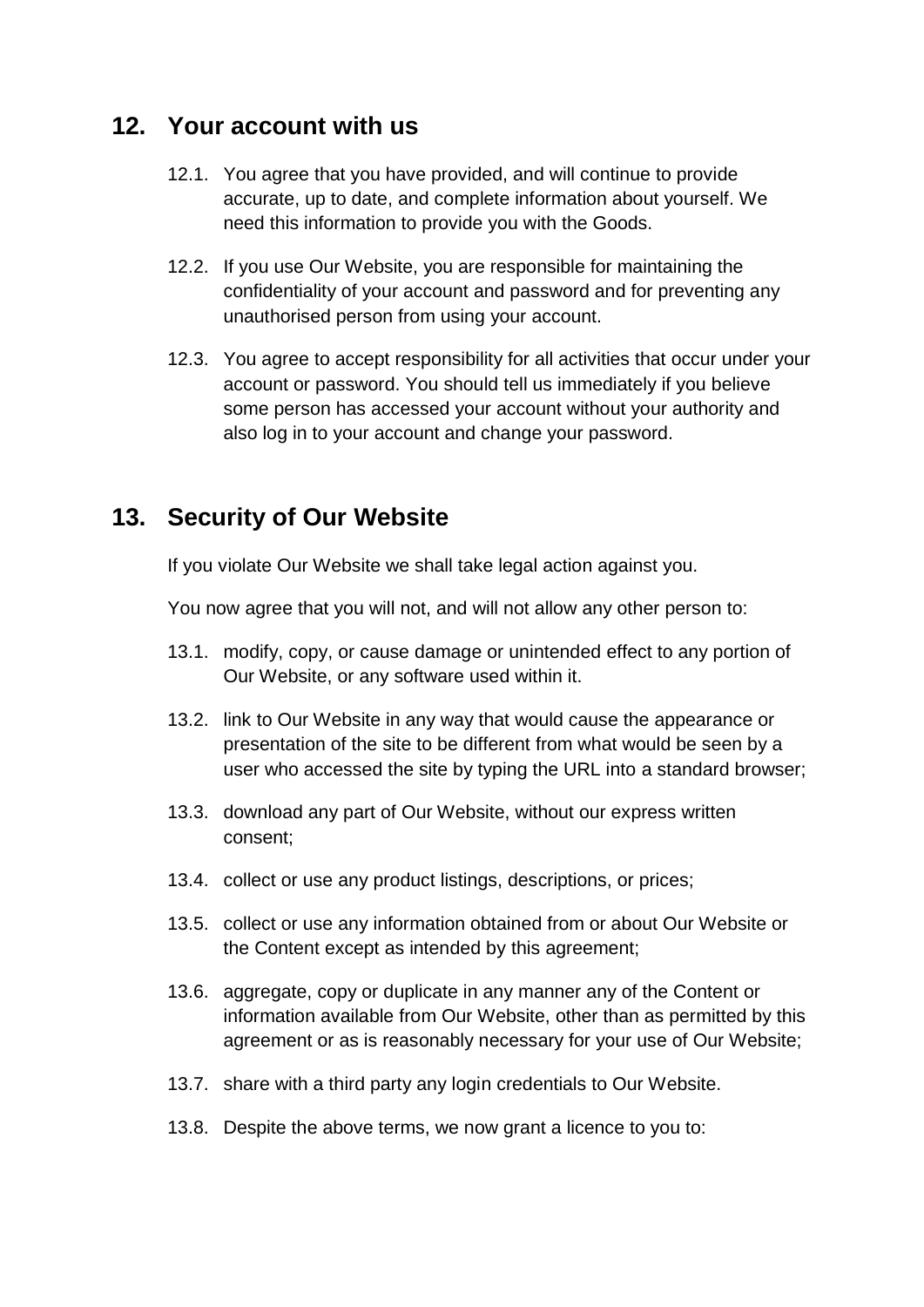- 13.8.1 create a hyperlink to Our Website for the purpose of promoting an interest common to both of us. You can do this without specific permission. This licence is conditional upon your not portraying us or any product or service in a false, misleading, derogatory, or otherwise offensive manner. You may not use any logo or other proprietary graphic or trademark of ours as part of the link without our express written consent.
- 13.8.2 you may copy the text of any page for your personal use in connection with the purpose of Our Website.

### **14. Indemnity**

You agree to indemnify us against all costs, claims and expense arising directly or indirectly from:

- 14.1. your failure to comply with the law of any country;
- 14.2. your breach of this agreement;
- 14.3. any act, neglect or default by any agent, employee, licensee or customer of yours;
- 14.4. a contractual claim arising from your use of the Goods;
- 14.5. a breach of the intellectual property rights of any person.

## **15. Intellectual Property**

- 15.1. We will defend the intellectual property rights in connection with our Goods and Our Website, including copyright in the Content whether provided by us or by any other content provider (including copyright in: text, graphics, logos, icons, images, audio clips, digital downloads, data, and software).
- 15.2. Except as set out below, you may not copy, modify, publish, transmit, transfer or sell, reproduce, create derivative works from, distribute, perform, display, or in any way exploit any of the Content, in whole or in part.
- 15.3. You may not use our name or logos or trademarks or any other Content on any website of yours or that of any other person.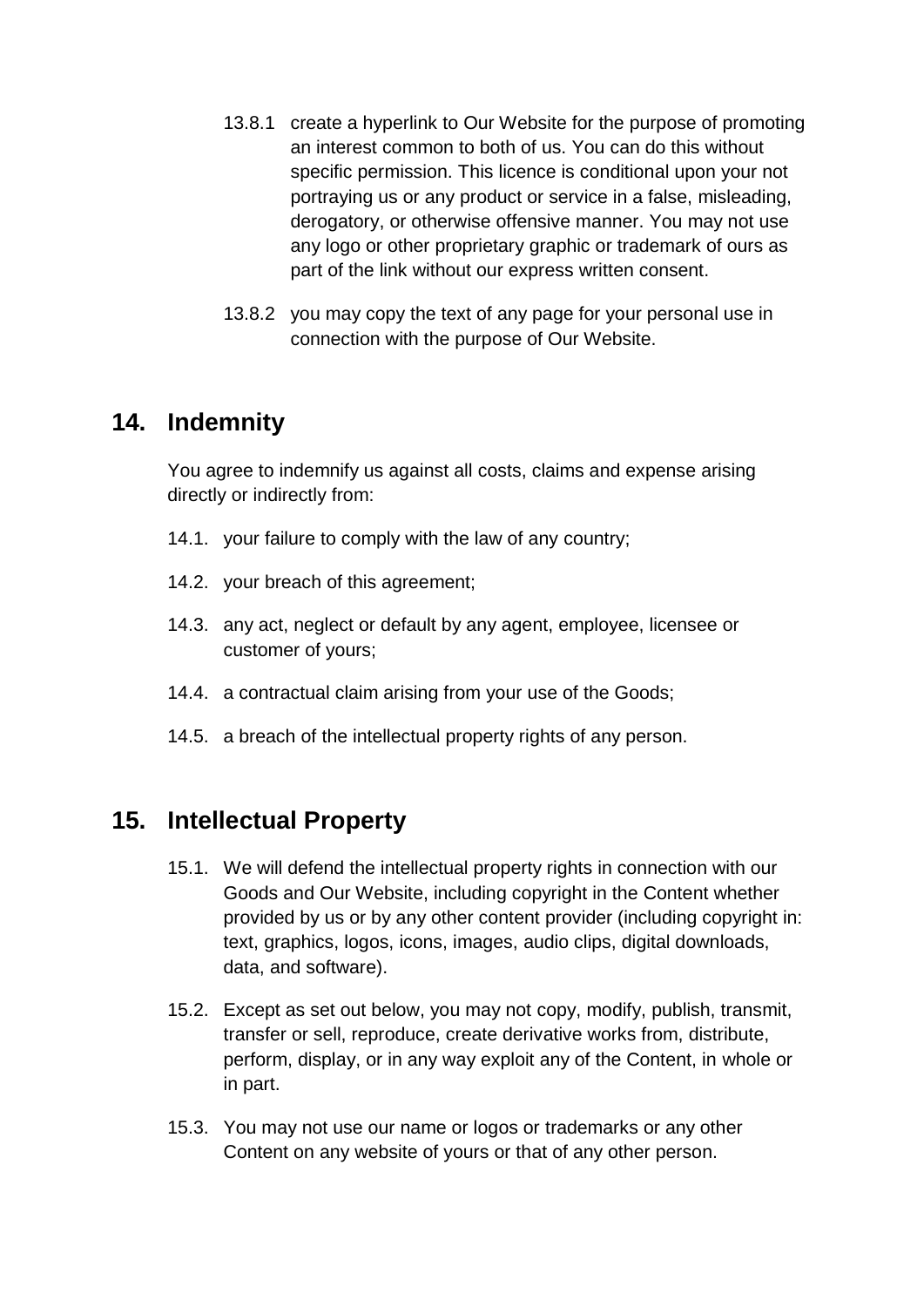15.4. Subject to the other terms of this agreement, you may download or copy Content only for your own personal use, provided that you maintain all copyright and other notices contained in it. You may not store electronically any significant portion of any Content.

# **16. Dispute resolution**

In this paragraph the term "ADR Provider" means an approved body under the Alternative Dispute Resolution for Consumer Dispute Regulations 2015.

The following terms apply in the event of a dispute between the parties:

- 16.1. If you are not happy with our services or have any complaint, then you must tell us by email message: sheensales@outlook.com
- 16.2. If a dispute is not settled as set out above, we hope you will agree to attempt to resolve it by engaging in good faith with us in a process of mediation or arbitration.
- 16.3. We can propose an ADR Provider or will listen to your proposal. If you are in any way concerned, you should read the regulations at: [http://ec.europa.eu/consumers/odr/.](http://ec.europa.eu/consumers/odr/)

## **17. Miscellaneous matters**

- 17.1. When we communicate with you we do so by email. You agree that email communications are contractually binding in the same way as properly signed and dated paper sent by post.
- 17.2. Where we provide goods or services without specific charge to you, then it (or they) is deemed to be provided free of charge, and not to be associated with any other Goods for which a charge is made. Accordingly, there is neither contractual nor other obligation upon us in respect of those goods or that service.
- 17.3. If any term or provision of this agreement is at any time held by any jurisdiction to be void, invalid or unenforceable, then it shall be treated as changed or reduced, only to the extent minimally necessary to bring it within the laws of that jurisdiction and to prevent it from being void and it shall be binding in that changed or reduced form. Subject to that, each provision shall be interpreted as severable and shall not in any way affect any other of these terms.